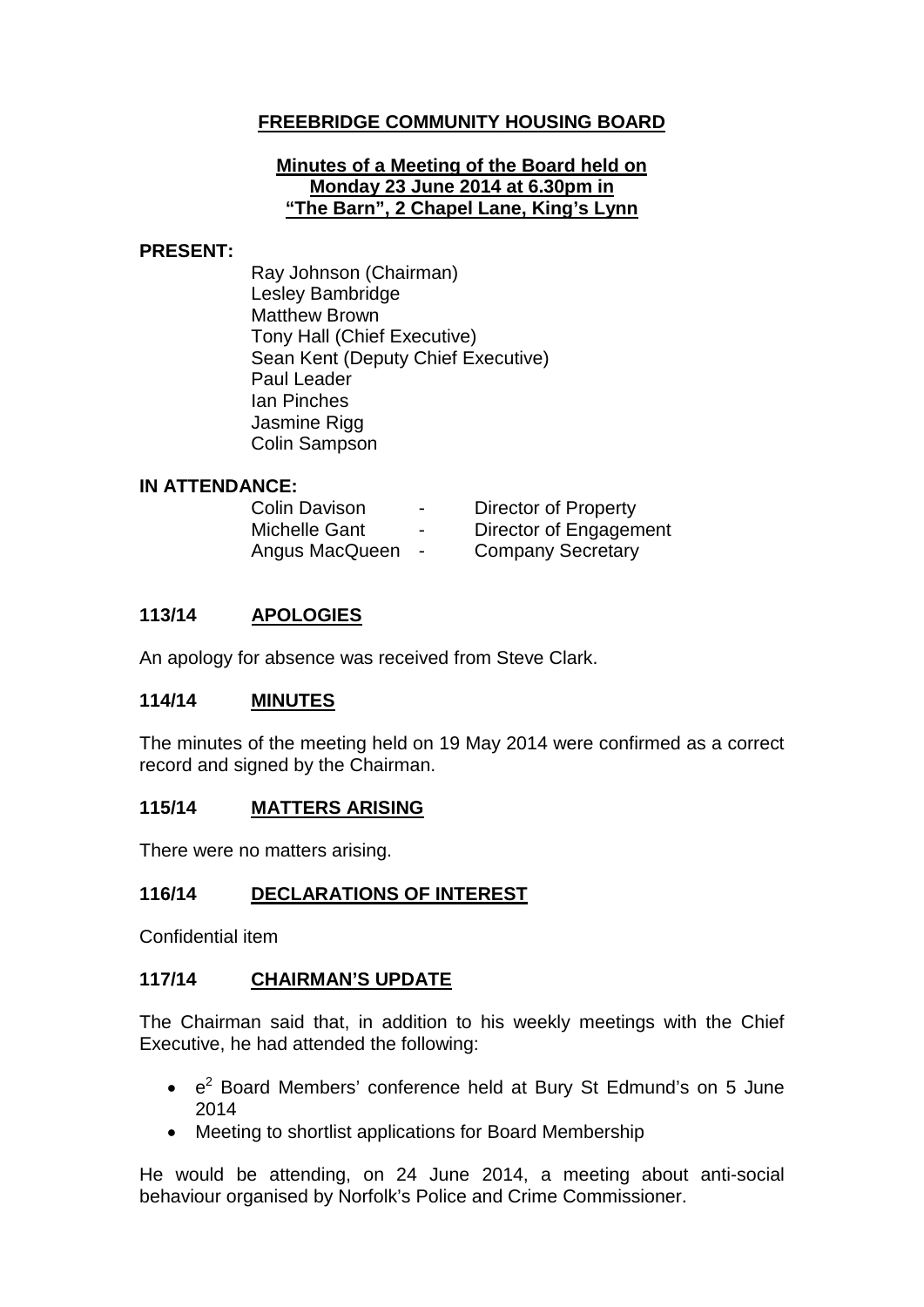# **118/14 CHIEF EXECUTIVE'S UPDATE**

A written update from the Chief Executive, covering a number of issues, had been previously circulated and was noted by the Board.

### **119/14 VALUE FOR MONEY SELF-ASSESSMENT STATEMENT 2013/14**

The Deputy Chief Executive presented a report which sought approval of the Value for Money Self-Assessment Statement, for inclusion in Freebridge's statutory accounts 2013/14.

The Board noted that the Statement had been prepared by the Business Assurance Manager and asked that its thanks be passed onto him for an excellent piece of work. The Deputy Chief Executive said that support in producing the document had been received from Freebridge's internal auditors, PricewaterhouseCoopers. He also thanked the members of the working party for their significant input; this had included two Board Members (Matthew Brown and Steve Clark), two Tenant Panel Members and Freebridge staff members. It was now important that the Board as a whole took ownership of the document

The Deputy Chief Executive thanked those Board Members who had suggested amendments to the Statement since it had been issued with the agenda. These had been incorporated, although the revised version had not been circulated to the Board, as the amendments were minor typographical changes and points of clarification. He also clarified that the Board's conclusion in the report should have read that "no significant deficiencies, omissions or errors were identified".

The Board was particularly pleased to note that Freebridge had come top in the  $e<sup>2</sup>$  mystery shopping exercise. The considerable impact on the local economy of Freebridge's procurement was also highlighted.

In answer to a question, the Director of Property confirmed that an Energy Efficiency Adviser had been in post for three months. She had already carried out some visits to tenants' homes and was researching what help and advice could be available. She would then be producing publicity and information materials.

The Deputy Chief Executive advised that the Statement would be presented to the Tenant Panel. The two Tenant Panel Members who were on the working party would take the lead on this.

The Deputy Chief Executive said that, as this version of the Statement had been prepared for inclusion in the statutory accounts, 2012/13 benchmarking data had had to be used, as the data for 2013/14 was not yet available. A further version of the Statement incorporating the 2013/14 benchmarking data would be presented to the Board in September 2014 and then published on Freebridge's website.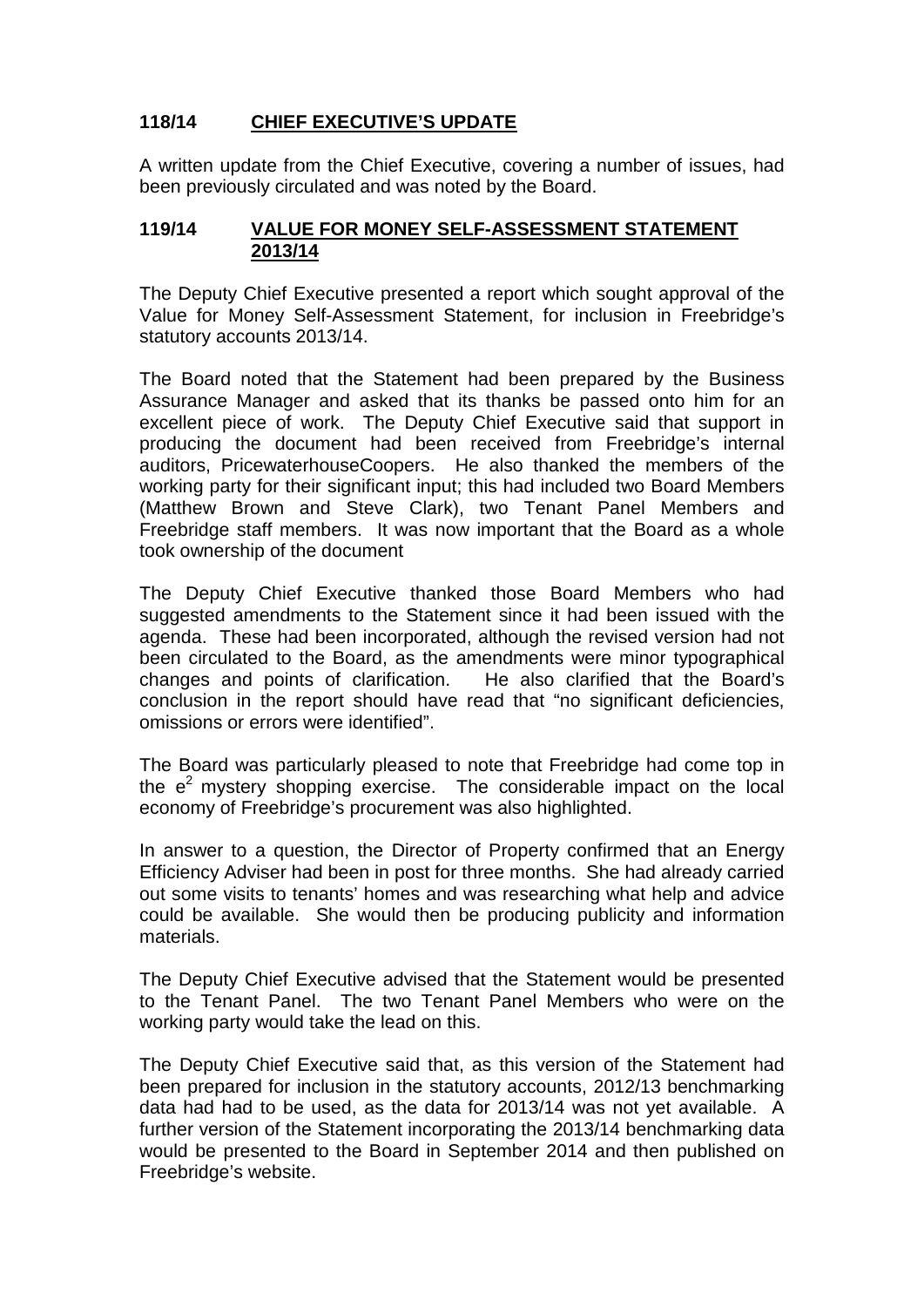**RESOLVED:** That the Value for Money Self-Assessment Statement be approved for inclusion in the 2013/14 statutory accounts.

### **120/14 CONSENT FOR DISPOSAL AND PURCHASE OF LEASEHOLD UNITS ON HILLINGTON SQUARE**

The Director of Property presented a report which set out a proposal for the purchase and disposal of leasehold units as part of the Hillington Square project.

In answer to questions, the following points were made:

- Both external and internal legal advice had been taken, to ensure that the wording of the new lease was as robust as possible. The funders had also been consulted.
- It was intended to introduce full service charges for leaseholders. Consultation with resident leaseholders about this was ongoing.
- The leaseholders would be encouraged to take their own legal advice before entering the new lease, although Freebridge could not insist on this.
- About half of current leaseholders on Hillington Square were resident leaseholders.

**RESOLVED:** That authority be delegated to the Deputy Chief Executive in consultation with the Director of Property to purchase and dispose of leasehold units to achieve best value for the Hillington Square project within existing budgets.

# **121/14 PROCUREMENT OF VARIOUS CONTRACTS**

The Director of Property presented reports which described the proposed procurement of the following contracts:

- Refurbishment of the property known as the Rampant Horse, Gayton
- Refurbishment of 48/49 High Street, King's Lynn
- Loft/cavity wall insulation
- Asbestos Surveying/Sampling and Removal

In answer to a question, it was confirmed that the Borough Council's Planning Department was being consulted on the proposals for the Rampant Horse and 48/49 High Street; no works would be commissioned until planning permission had been secured. It was also noted that there was a local protest group which wished the Rampant Horse to be reopened as a public house.

A Board Member said that prior to the meeting he had queried the figures on the Rampant Horse contract with the Director of Property. He was now satisfied that the project would provide good value for money. In answer to a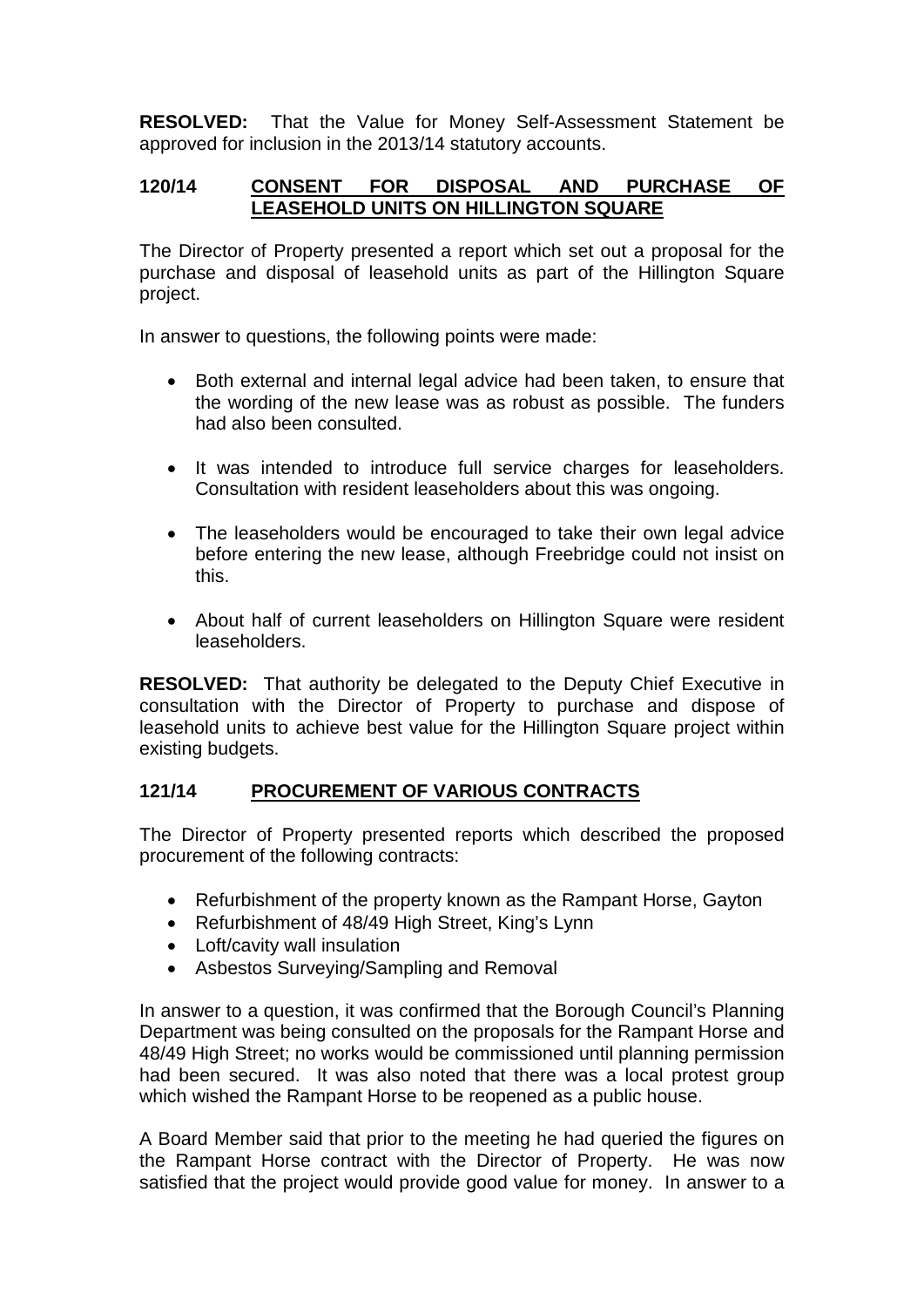question, the Director of Property said that the empty homes funding rules would allow for the redevelopment of the site after five years.

Questions around the insulation and asbestos contracts had been submitted by a Board Member prior to the meeting, and had been answered to his satisfaction.

It was noted that the year of completion for the four contracts had, in each case, been listed wrongly in the reports; this should have read "2015" rather than "2014".

The Board was of the view that these reports were largely operational, although they had been presented to the Board as a requirement of Financial Regulation 7. It was suggested that the Board needed only a quarterly forecast of contracts worth over £50,000 to be let; each one could then be approved unless the Board required further information. The Board could also receive a quarterly schedule of contracts worth over £50,000 that had been let. The Company Secretary was asked to prepare the necessary changes to Financial Regulation 7, for approval at the next Board meeting.

### **RESOLVED:**

- 1) That the procurement of the following contacts be approved:
	- Refurbishment of the property known as the Rampant Horse, Gayton
	- Refurbishment of 48/49 High Street, King's Lynn
	- Loft/cavity wall insulation
	- Asbestos Surveying/Sampling and Removal
- 2) That it be agreed that the Director of Property appoint the successful contractor in each case, subject to the requirements of Financial Regulation 7 having been followed.
- 3) That the timetable for procurement in each case be noted.
- 4) That the Company Secretary present to the next meeting proposed amendments to Financial Regulation 7, to reflect the Board's wishes in terms of procurement approval over £50,000.

### **122/14 CONTRACT SIGNING – ORWELL JOINERY**

The Director of Property presented a report which sought approval for Freebridge through Property Services to enter into a contract with Orwell Housing to manufacture and install timber windows following a successful tender process.

In answer to a question, the Director of Property said that VAT for the works would be accommodated within Freebridge's partial exemption.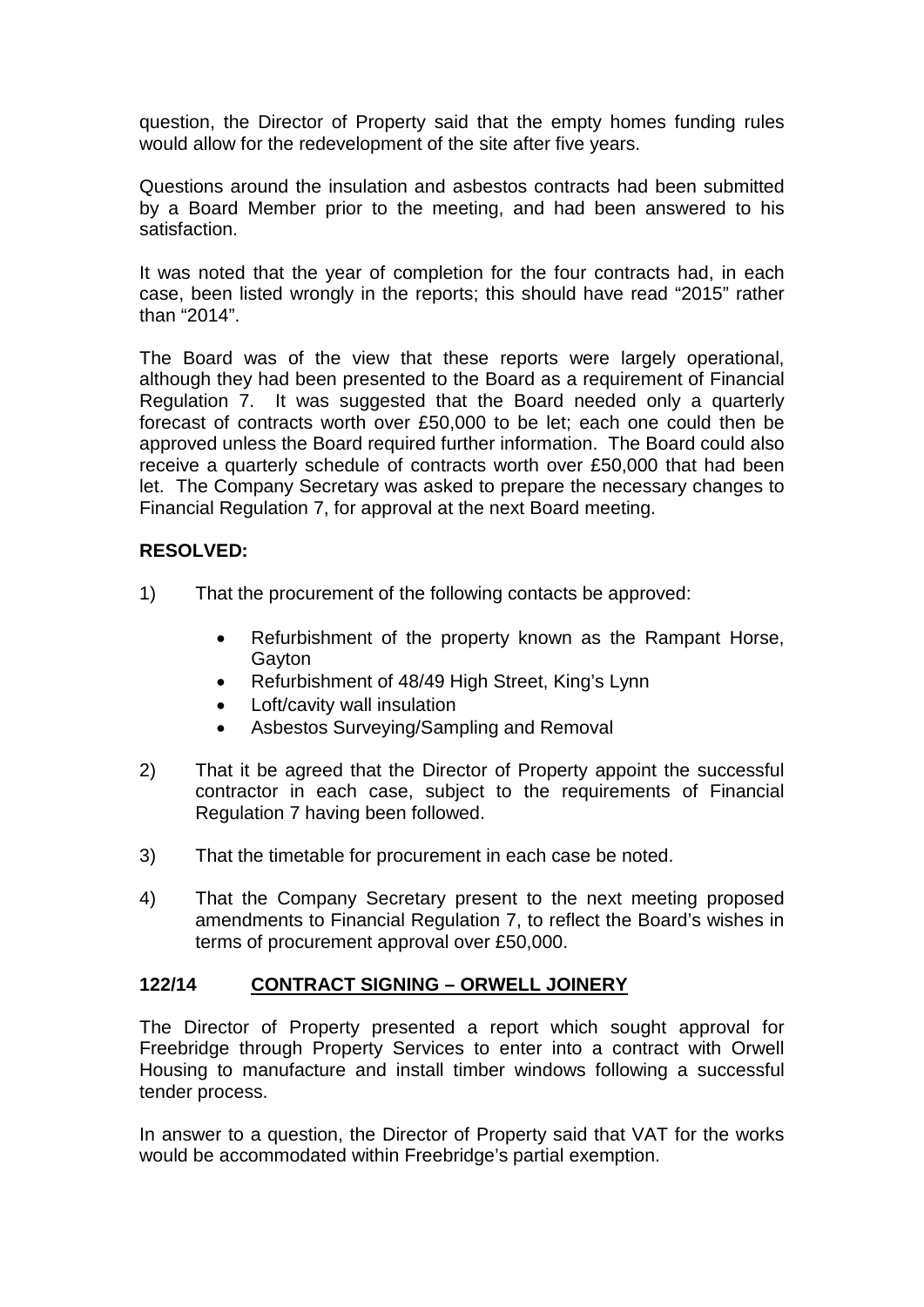The Board congratulated the Director of Property and his team on being awarded the contract.

**RESOLVED:** That Freebridge enter the contract to manufacture and install timber windows for Orwell Housing.

### **123/14 LEGAL CHARGING OF PROPERTIES TO FUNDERS AND SECTION 172 CONSENT**

The Deputy Chief Executive presented a report which requested authorisation for the Legal Charge on 37 properties purchased or developed by Freebridge, in favour of Freebridge's funders.

In answer to a question, the Deputy Chief Executive explained that the properties would be charged to a security agent who would hold them to the benefit of RBS, Freebridge's funders. At the point when Freebridge wished to release security, RBS would send the agent notification and the agent would continue holding the properties for Freebridge's benefit. This was simpler than charging direct to RBS. Freebridge was obliged to charge the properties; there would be options to release security once peak debt had been reached, in 2018.

# **RESOLVED:**

- 1) That the properties identified in Appendix 1 to the report be charged to Prudential Trustee Co Ltd (Prudential) to the benefit of Royal Bank of Scotland (RBS).
- 2) That authority be delegated to the Deputy Chief Executive in consultation with the Legal Services Manager to ratify the terms of and the entry into the Legal Mortgage for the properties identified in Appendix 1, provided that the terms are not materially different from those previously used (as set out in the document on the Board Members' website alongside the agenda for this meeting), and that such Legal Mortgage be executed once finalised.
- 3) That the Deputy Chief Executive be authorised to execute such Legal Mortgage on the Board's behalf.
- 4) That it be authorised that Freebridge's seal be affixed to such Legal Mortgage if it is to be executed by the Borrower under seal or for such Legal Mortgage to be executed by the Borrower as a deed.
- 5) That it be authorised to obtain Section 172 consent from the Homes and Communities Agency to enable the above to be carried out.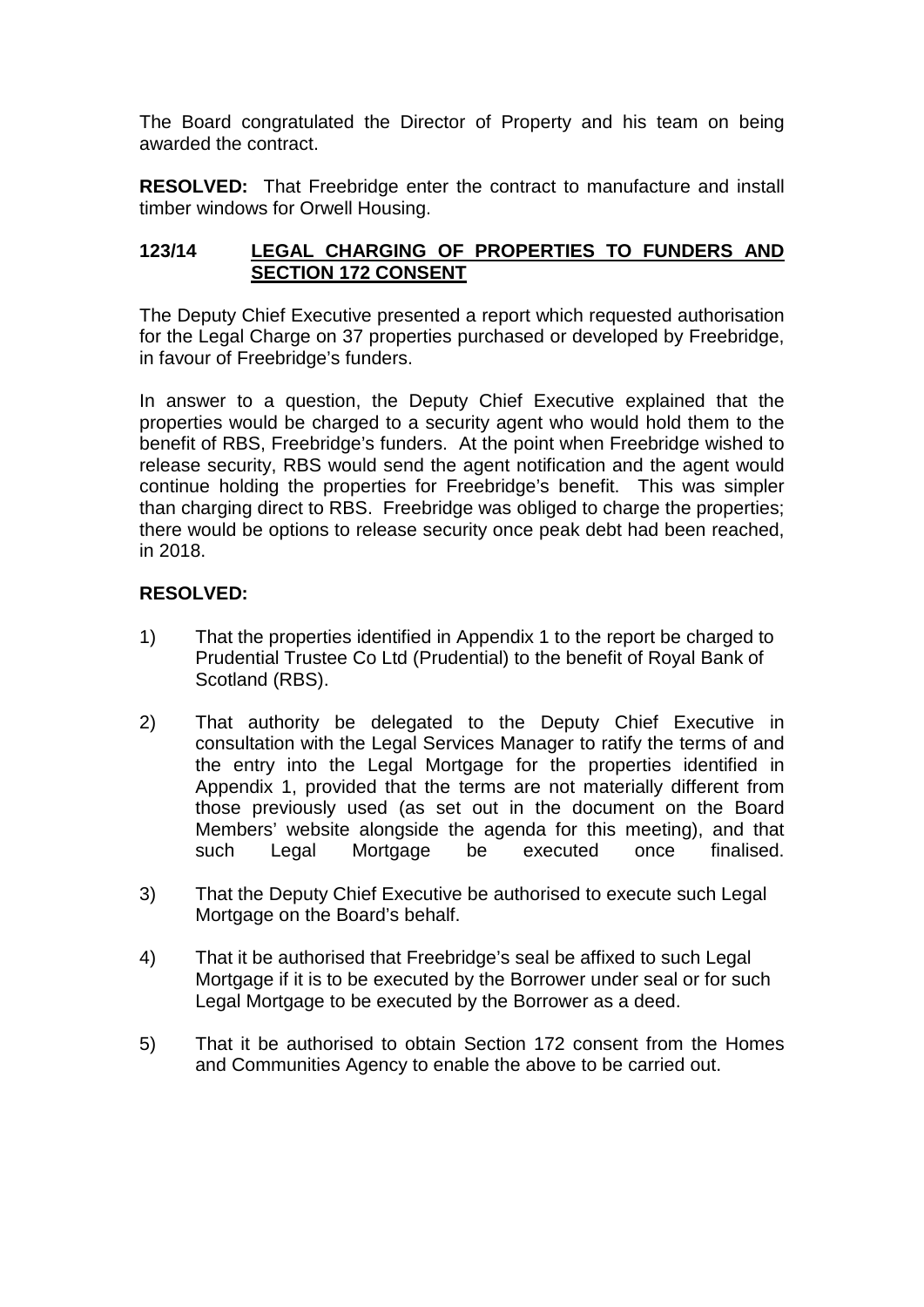### **124/14 REVIEW OF THE HOME OWNERSHIP THROUGH RIGHT TO BUY/RIGHT TO ACQUIRE POLICY**

The Deputy Chief Executive presented a report which reviewed the Home Ownership Through Right To Buy/Right To Acquire Policy.

The Deputy Chief Executive highlighted that the position in the revised Policy regarding restrictive covenants concerning the re-sale of properties in designated rural areas remained the same as in the previous Policy. This was that Freebridge would not release the covenant or give consent to the disposal of a property with the covenant attached where potential purchasers did not meet the necessary local connection criteria. There had been a number of challenges to this position, but officers had not departed from the Policy. The Board strongly supported the continuation of this stance in the interests of protecting affordable housing in rural areas. It was also noted that if there were ever a case when Freebridge was minded to release the covenant, it had a regulatory requirement to achieve value for money, and so a significant payment would be required from the owner of the property.

**RESOLVED:** That the Home Ownership Through Right To Buy/Right To Acquire Policy be approved, as presented.

### **125/14 REVIEW OF THE HEALTH AND SAFETY POLICY AND ANNUAL HEALTH AND SAFETY UPDATE**

The Director of Property presented reports which reviewed the Health and Safety Policy and which provided the annual health and safety update.

Prior to the meeting, a Board Member had requested figures around assaults on staff, and these had been provided to his satisfaction.

**RESOLVED:** That the Health and Safety Policy be approved, as presented.

# **126/14 APPOINTMENT OF SHAREHOLDERS**

The Board considered a report which listed applications for tenant shareholding.

**RESOLVED:** That the applications for tenant shareholding set out in Appendix 1 to the report be approved.

### **127/14 ANNUAL EQUALITY AND DIVERSITY IN RECRUITMENT AND TRAINING UPDATES**

The Director of Engagement presented a report which provided an update on equality and diversity in recruitment, on actions undertaken to promote equality and diversity in recruitment, and on training and development during 2013-14.